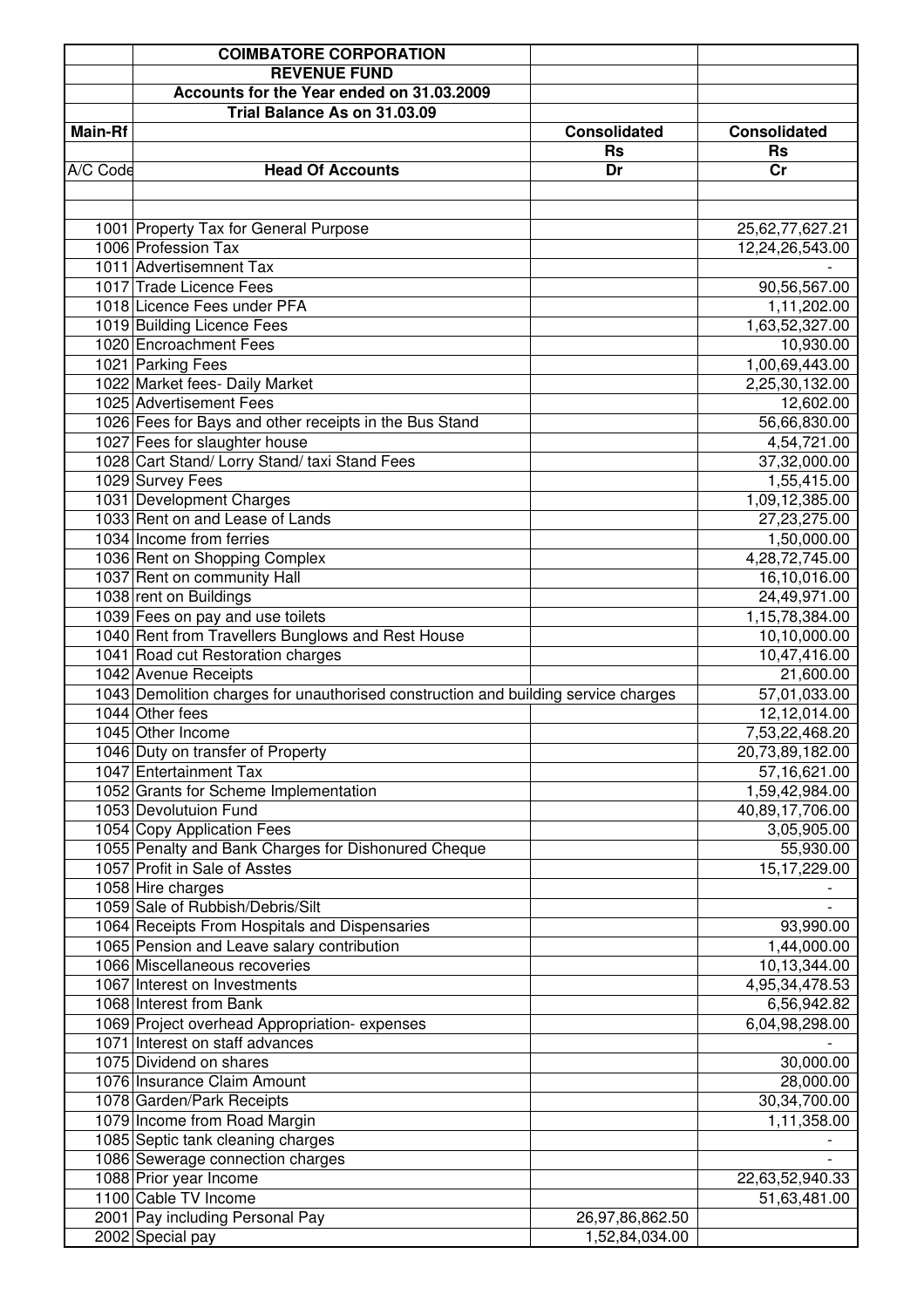| $2003$ D.A                                                      | 13,09,38,112.50                |  |
|-----------------------------------------------------------------|--------------------------------|--|
| 2004 Interim Relief                                             | 1,32,93,119.00                 |  |
| 2005 H.R.A                                                      | 1,55,27,624.50                 |  |
| 2006 C.C.A                                                      | 43,29,242.00                   |  |
| 2007 Cash Allowance                                             |                                |  |
| 2008 Conveyance Allowance                                       | 18,93,698.00                   |  |
| 2009 Medical Allowance                                          | 21,02,722.50                   |  |
| 2010 Other Allowance                                            | 14,97,343.00                   |  |
| 2011 Ex-Gratia/Bonus                                            | 73,88,314.00                   |  |
| 2012 Travel expense                                             | 15,76,183.00                   |  |
| 2014 Supply of Uniform                                          | 37,57,009.00                   |  |
| 2015 Telephone Charges                                          |                                |  |
|                                                                 | 27,02,696.00                   |  |
| 2016 Light Vehicles-Maintenance                                 | 3,26,71,214.00                 |  |
| 2017 Legal Expenses                                             | 3,49,361.00                    |  |
| 2018 Stationery And printing                                    | 1,06,24,535.00                 |  |
| 2019 Advertisement Charges                                      | 1,87,03,315.00                 |  |
| 2020 Other Expenses                                             | 73,66,830.05                   |  |
| 2026 Computer Operational Expenses                              | 95,73,812.00                   |  |
| 2028 Bank Charges                                               | 74,010.49                      |  |
| 2029 Interest on Loans /ways and Means Advance / Overdraft      | 2,01,97,061.00                 |  |
| 2031 Pension (Superannuation/Retiring/ Invalid etc.,/ Family Pe | 12,71,62,815.50                |  |
| 2032 Commuted Value Of Pension                                  | 1,56,66,949.00                 |  |
| 2033 Death cum retirement Gratutity                             | 1,66,57,699.00                 |  |
| 2036 Audit Fees                                                 | 21,14,375.00                   |  |
| 2038 Depreciation                                               | 36, 33, 70, 468. 00            |  |
| 2041 Prior Year Expenses                                        | 5,76,82,971.70                 |  |
| 2046 Books and Periodicals and Magazines                        | 65,163.00                      |  |
| 2047 Postage and Telegrams and fax Charges                      | 2,09,985.00                    |  |
| 2048 Electricity Consumptiom Charges for office Buildings       | 1,75,09,617.00                 |  |
| 2049 Maintenance of Office Buildings                            | 3,10,000.00                    |  |
| 2050 Repairs and Maintenance of Office Tools and Plants         | 4,02,075.00                    |  |
| 2051 Training Programme-Expenses                                | 72,100.00                      |  |
| 2052 Professional Charges                                       | 45,11,679.00                   |  |
| 2053 Pension and Leave Salary Contribution                      | 1,68,380.00                    |  |
| 2054 Contributions                                              | 22,23,700.00                   |  |
| 2055 Staff Welfare expenses                                     | 20,77,144.00                   |  |
| 2056 Exhibition expenses                                        | 1,12,500.00                    |  |
| 2061 Sitting fees / Honorarium for the Councillors              | 5,82,847.00                    |  |
| 2062 Council Department _travel Expenses                        | 24,74,290.00                   |  |
| 2063 Expenses on Hospitality/Entertainment                      |                                |  |
|                                                                 | 59,241.00                      |  |
| 2064 Expenses on opening Ceremonies                             | 35,565.00                      |  |
| 2065 Election expenses                                          |                                |  |
|                                                                 | 26,265.00                      |  |
| 2070 Heavy Vehicles- Maintenance                                | 2,33,92,357.00                 |  |
| 2071 Repairs and Maintenace-Roads and Pavements-Concret         | 78,17,329.00                   |  |
| 2072 Repairs and Maintenance-Roads and Pavements-Black T        | 50,000.00                      |  |
| 2073 Repairs and Building - Buildings                           | 18,07,869.00                   |  |
| 2074 Repairs and Building - Subways and cause ways              |                                |  |
| 2075 Repairs and Maintenance- Bridges and Flyovers              |                                |  |
| 2076 Repairs and Maintenance - Storm Water Drains, Open Dra     |                                |  |
| 2077 Repairs and Maintenace- Instruments, Plkant and Machir     | 2,13,057.00                    |  |
| 2079 Maintenace of Nutritious Meal Centres                      | 33,634.00                      |  |
| 2080 Maintenance of Improvement of Slum Areas                   |                                |  |
| 2081 Maintenance Charges for Railway Leval Crosings/ Over E     |                                |  |
| 2084 Maintenance of Garden/Park                                 | 14,20,241.00                   |  |
| 2087 Power charges for Head Water works, Pumping stations/I     |                                |  |
| 2088 Power charges for Street Lights                            | 5,24,11,848.00                 |  |
| 2089 Maintenace expenses for Street Lights                      | 1,89,68,659.00                 |  |
|                                                                 | 54,81,185.00                   |  |
| 2090 Wages<br>2092 Petrol / Diesel Evaporation                  |                                |  |
|                                                                 |                                |  |
| 2096 Removal Debris<br>2100 Sanitary/Conservancy Expenses       | 73,74,005.00<br>4,80,08,696.00 |  |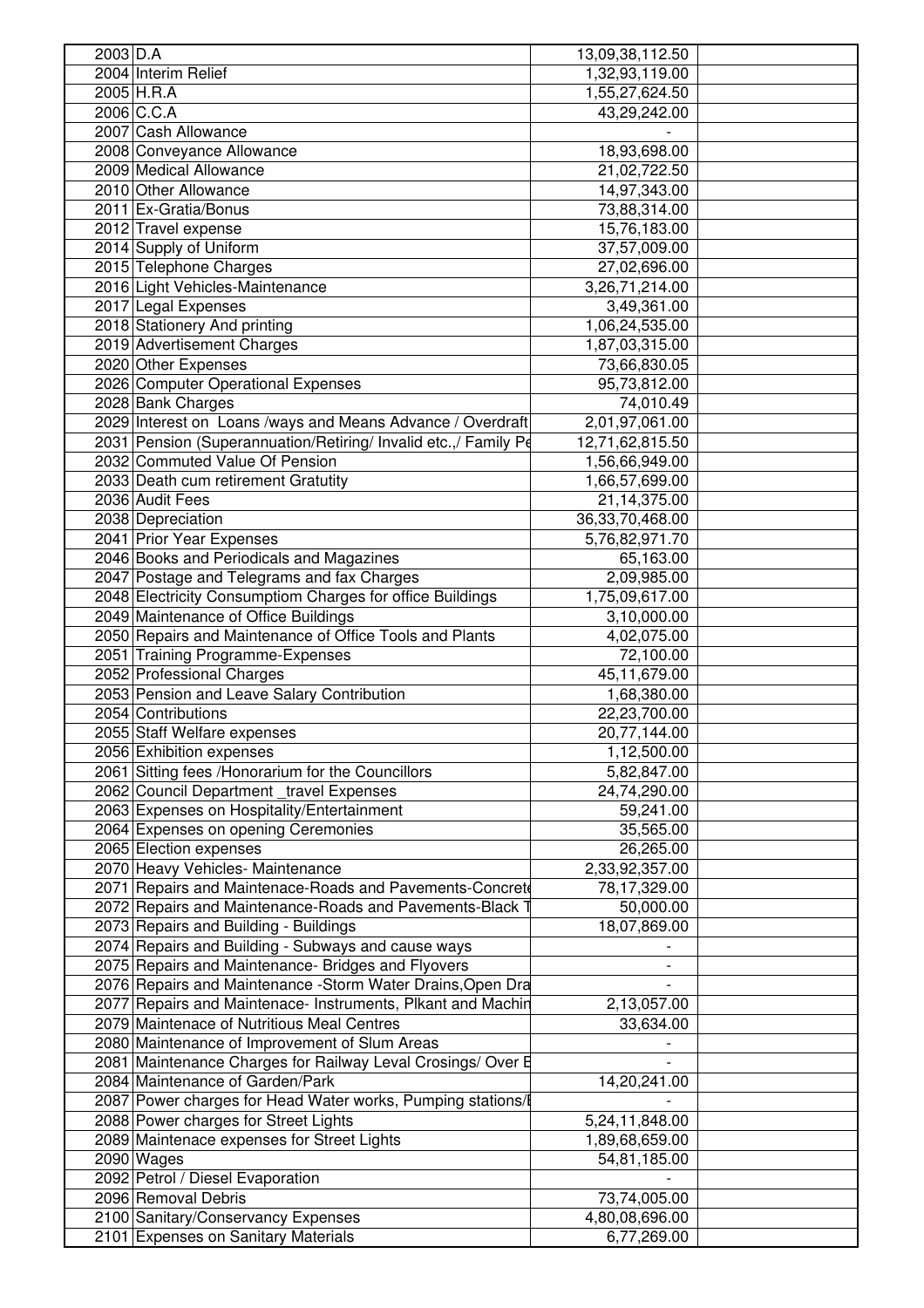| 2105 Improvements to Compost Yard                            | 2,13,80,489.00     |  |
|--------------------------------------------------------------|--------------------|--|
| 2106 Anti Filaria/ Anti Malaria Operations                   | 21,60,002.00       |  |
| 2107 Cost of Medicines                                       | 18,12,264.00       |  |
| 2108 Rent on Buildings                                       | 12,351.00          |  |
| 2109 Hospital Expenses other than Medicines                  | 1,82,493.00        |  |
| 2110 Diet to Patients                                        | 35,418.00          |  |
| 2119 Fodder (Animal Feed)                                    | 20,67,838.00       |  |
| 2120 Zoological Garden - Maintenance                         | 4,89,285.00        |  |
| 2123 Maintenance of Kalyana Mandapam / Community Hall / T    | 49,170.00          |  |
| 2125 Maintenance expenses- Water supply / Sewerage Works     |                    |  |
| 3001 Specific Stock Account                                  | 27,01,140.00       |  |
| 3002 Property Tax Recoverable-Current                        |                    |  |
|                                                              | 7,44,91,845.02     |  |
| 3003 Property Tax Recoverable-Arrears                        | 24,27,13,966.48    |  |
| 3005 Professsional Tax Recoverable -current                  | 8, 18, 35, 116.50  |  |
| 3006 Professsional Tax Recoverable - Arrears                 | 12,10,52,578.30    |  |
| 3009 Licence Fees and Other Fees Recoverable - Current       |                    |  |
| 3011 Lease Amount Recoverable Current                        | 2,63,58,903.00     |  |
| 3012 Lease Amount Recoverable Current                        | 6,69,96,515.00     |  |
| 3013 Water Supply And Drainage Tax-Receivable-Current        |                    |  |
| 3014 Water Charges Recoverable-Current                       |                    |  |
| 3015 Water Charges Recoverable-Arrear                        |                    |  |
| 3017 Rent on Builldings-Recoverable-Current                  | 1,90,20,095.50     |  |
| 3018 Rent on Builldings-Recoverable-Arrears                  | 2,32,37,187.05     |  |
| 3019 Water Supply And Drainage Tax-Receivable-Arrears        |                    |  |
| 3021 Accounts Receivable-Sale of Properties                  | 49,688.00          |  |
| 3023 Specific Grant Receivable                               | 37, 16, 82, 617.00 |  |
| 3024 Cost on sale of Land/ Building-Recoverable              | 1,95,85,089.00     |  |
| 3025 Interest Accrued on Fixed Deposit/Dividend due on Share | 3,79,294.00        |  |
| 3026 Road Cut Restoration-Telephone Department=Recoveral     |                    |  |
| 3027 Road Cut Restoration-Others=Recoverable                 |                    |  |
| 3028 Festival Advance                                        |                    |  |
|                                                              | 25,17,304.00       |  |
| 3029 Handloom Advance                                        | (170.00)           |  |
| 3030 Khadi Advance                                           |                    |  |
| 3031 Education Advance                                       |                    |  |
| 3033 Immediate Relief Advance                                | 2,28,000.00        |  |
| 3037 Tour Advance                                            | (14, 96, 943.00)   |  |
| 3038                                                         | (4,900.00)         |  |
| 3039 Warm Clothing Advance                                   | (1,900.00)         |  |
| 3041 Computer Advance                                        |                    |  |
| 3042 Bicycle Advance                                         | (3,384.00)         |  |
| 3043 Motor Cycle Advance                                     | 1,82,225.00        |  |
| 3044 Car Advance                                             | 15,000.00          |  |
| 3045 Marriage Advance                                        | 5, 14, 743.00      |  |
| 3046 House Building Advance                                  | 57,22,654.00       |  |
| 3047 Interest on Staff Advances-Recoverable Account          | 1,72,015.00        |  |
| 3048 wages To Technical Assistants (Petty Supervision Charge |                    |  |
| 3051 Advance to the Suppliers                                | 4,59,73,167.00     |  |
| 3052 Advance to the Contractors                              | 11,07,378.00       |  |
| 3053 Material Cost recoverable Account-Contractors           |                    |  |
| 3054 Advance Recoverable-Expenses                            | 25,88,699.00       |  |
| 3055 Other Advances- Recoverable                             |                    |  |
|                                                              | 12,08,12,023.00    |  |
| 3056 Deposits-Recoverable                                    | 19,28,455.00       |  |
| 3057 Prepaid expenses                                        |                    |  |
| 3058 General Imprest Account                                 | 2,42,124.50        |  |
| 3060 Collection account Bank                                 | 6,87,08,313.91     |  |
| 3061 Collection account Bank                                 | 2,40,09,861.41     |  |
| 3063 Collection account Bank                                 | 93,58,494.00       |  |
| 3064 Devolution Fund Account Bank Of India                   | 28,74,44,182.58    |  |
| 3065 Personal Deposit A/c Treasury                           | 4,29,55,630.00     |  |
| 3066 Payment Account Bank                                    | 8,53,77,703.88     |  |
|                                                              | 2,28,71,893.58     |  |
| 3070 Fixed deposit                                           | 86,54,55,004.03    |  |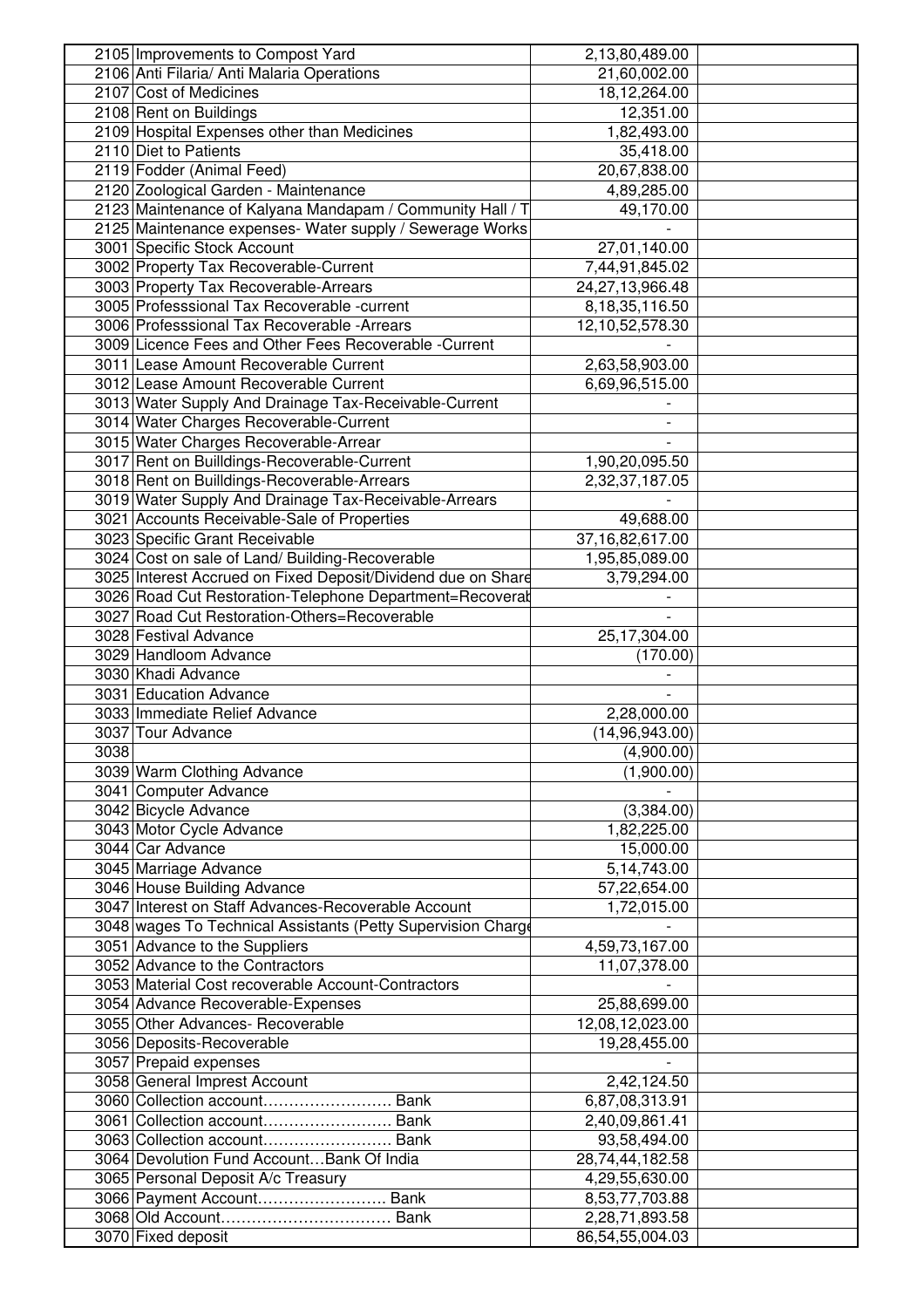|      | 3072 Miscellaneous recoveries- Receivable                              |                      |                    |
|------|------------------------------------------------------------------------|----------------------|--------------------|
| 3085 | 0                                                                      | 4, 19, 192.00        |                    |
|      | 3090 Other bank account as per contra                                  | 28,48,087.00         |                    |
| 3098 | 0                                                                      |                      |                    |
|      | 3100 Interfund Transfers                                               | (21, 71, 09, 097.51) |                    |
|      | 3100CF(Ilnterfund Transfers-Capital Fund-Main                          |                      |                    |
|      | 3100EE(I Interfund Transfers-Elementary-Main                           |                      |                    |
|      | 3100WS(Interfund Transfers-Water Supply-Main                           |                      |                    |
|      | 3101 Land-Gross Block                                                  | 13,71,27,73,397.00   |                    |
|      |                                                                        |                      |                    |
|      | 3102 Buildings-Gross Block                                             | 90,43,55,137.00      |                    |
|      | 3103 Sub-ways and causeways-Gross Block                                | 45,05,961.00         |                    |
|      | 3104 Bridges and Flyovers- Gross Block                                 | 1,64,20,236.00       |                    |
|      | 3105 Strom water Drains, Open Drains and Culverts- Gross Blo           | 57,22,66,695.00      |                    |
|      | 3106 Heavy Vehicles--Gross Block                                       | 1,01,96,478.00       |                    |
|      | 3107 Light Vehicles- Gross Block                                       | 1,45,10,215.00       |                    |
|      | 3108 Other Vehicles- Gross Block                                       | 3,53,38,095.00       |                    |
|      | 3109 Furniture, Fixtures and Office Equipments- Gross Block            | 4,01,80,380.00       |                    |
|      | 3110 Electrical Installations-Lamps- Light Fittings _Gross Block       | 24,87,39,091.96      |                    |
|      | 3111 Electrical Installations- Others- Gross Block                     | 2,98,30,461.00       |                    |
|      | 3112 Plant And Machineries- Gross Block                                | 2,87,61,818.00       |                    |
|      | 3113 Roads and Pavements- Concrete- Gross Block                        | 20,58,32,933.00      |                    |
|      | 3114 Roads and Pavements- Black Topped- Gross Block                    | 1,41,07,44,022.27    |                    |
|      | 3115 Roads and Pavements- Others- Gross Block                          | 65,10,185.00         |                    |
|      | 3116 Instruments and Equipments in Hospitals, Dispensaries e           | 51,13,891.00         |                    |
|      | 3117 Tools and Plant- Gross Block- Gross Block                         | 21,37,881.00         |                    |
|      | 3118 Public Fountain                                                   |                      |                    |
|      | 3121 Projects-in--Progress Account                                     | 19,26,16,015.00      |                    |
|      | 3122 Projects-in--Progress Account- Government Grants                  |                      |                    |
|      | 3123 INDIAN BANK A/C N0 102                                            | 82,74,934.65         |                    |
|      | 3125 Advances to PWD/ Highways/ Tamil Nadu Construction C              | 45,00,000.00         |                    |
|      | 3126 BANK OF INDIA A/C NO17049                                         | 9,24,669.00          |                    |
|      | 3127 BANK OF INDIA A/C NO17050                                         | 39,78,219.00         |                    |
|      | 3131 Advane to TWARD Board/ Metro Water Board                          | 24,00,000.00         |                    |
|      | 3132 Water Supply Head Works, OHT etc., and Water Supply I             |                      |                    |
|      | 3133 Drains and Sewerage pipes, cobduits, channels etc.,               |                      |                    |
|      | 3134 Ground water wells/ Deep Bore-wells                               |                      |                    |
|      | 3138 Other Items                                                       | 1,35,150.00          |                    |
|      | 4001 Accumulated surplus/deficit                                       |                      |                    |
|      |                                                                        |                      | 16,09,30,83,167.74 |
|      | 4004 Loans from the Government                                         |                      | 5,62,35,180.00     |
|      | 4005 Loans from HUDCO                                                  |                      | 9,78,000.00        |
|      | 4006 Loans from TUFIDCO                                                |                      | 9,79,96,758.00     |
|      | 4007 Loans from TNUDF                                                  |                      | 13,50,00,000.00    |
|      | 4012 Contribution from private parties                                 |                      | 12,00,000.00       |
|      | 4013 Contributions from Government                                     |                      | 17,04,78,437.00    |
|      | 4014 Grants from the Government                                        |                      | 30,82,87,031.00    |
|      | 4015 Advance collection of property tax                                |                      |                    |
|      | 4016 Tender Deposit-Contractors                                        |                      | 9,04,88,810.00     |
|      | 4017 Tender Deposit-Suppliers                                          |                      | 18,36,132.20       |
|      | 4018 Security Deposit-Revenue (Lease, Auction, Bids, Serviceing etc.,) |                      | 10,01,86,778.60    |
|      | 4019 Security Deposit-Staff                                            |                      | 73,642.00          |
|      | 4020 Deposits- others                                                  |                      | 7,16,08,344.00     |
|      | 4021 Provident Fund Recoveries                                         |                      | 73,03,415.00       |
|      | 4022 Co-operative Society Loan Recoveries                              |                      | (3,50,855.00)      |
|      | 4023 RD Recoveries                                                     |                      | 8,413.00           |
|      | 4024 L I C Policy Premium Recoveries                                   |                      | 5,52,361.00        |
|      | 4025 Special Providend Fund-cum-Gradutity Scheme Recoveries            |                      | (6, 16, 213.00)    |
|      | 4026 FBF/ Group Insurance Sheme Recoveries                             |                      | 11,49,821.00       |
|      | 4027 External Housing Recoveries-CMA                                   |                      | 8,11,975.00        |
|      | 4028 Deputationist Recoveries                                          |                      | (15, 17, 932.00)   |
|      | 4029 Income Tax deduction at Source from Employees-TDS                 |                      | (24, 31, 798.00)   |
|      | 4030 Recoveries toward loan From Bank                                  |                      | 49,448.00          |
|      | 4031 Court Recoveries                                                  |                      | 2,99,687.00        |